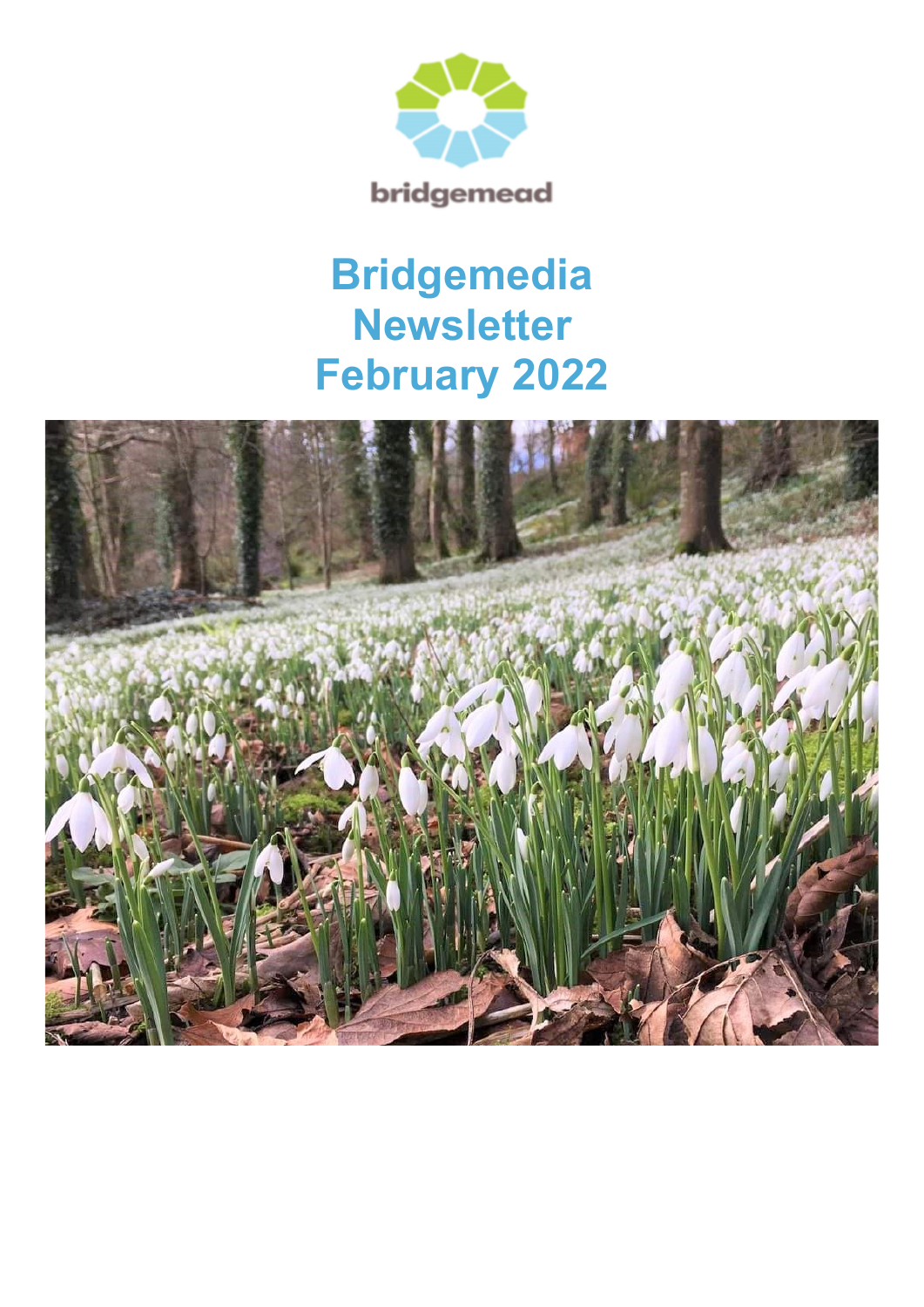# Reference Words



**THESAURUS** INDEX DEWEY DECIMAL **KEYWORD** CARD CATALOG **SUBJECT** ENCYCLOPEDIA **MAPS** NON FICTION COPYRIGHT INTERNET **GLOSSARY GENRE TITLE ALMANAC** MAGAZINE **BIOGRAPHY** DICTIONARY **AUTHOR ATLAS** 

A small bird twitters on a leafless spray, Across the snow-waste breaks a gleam of gold: What token can 7 give my friend to-day But February blossoms, pure and cold? Frail gifts from Nature's half-reluctant hand... 7 see the signs of spring about the land... These chill snowdrops, fresh from wintry bowers, Are the forerunners of a world of flowers  $\sim$ Sarah Doudney,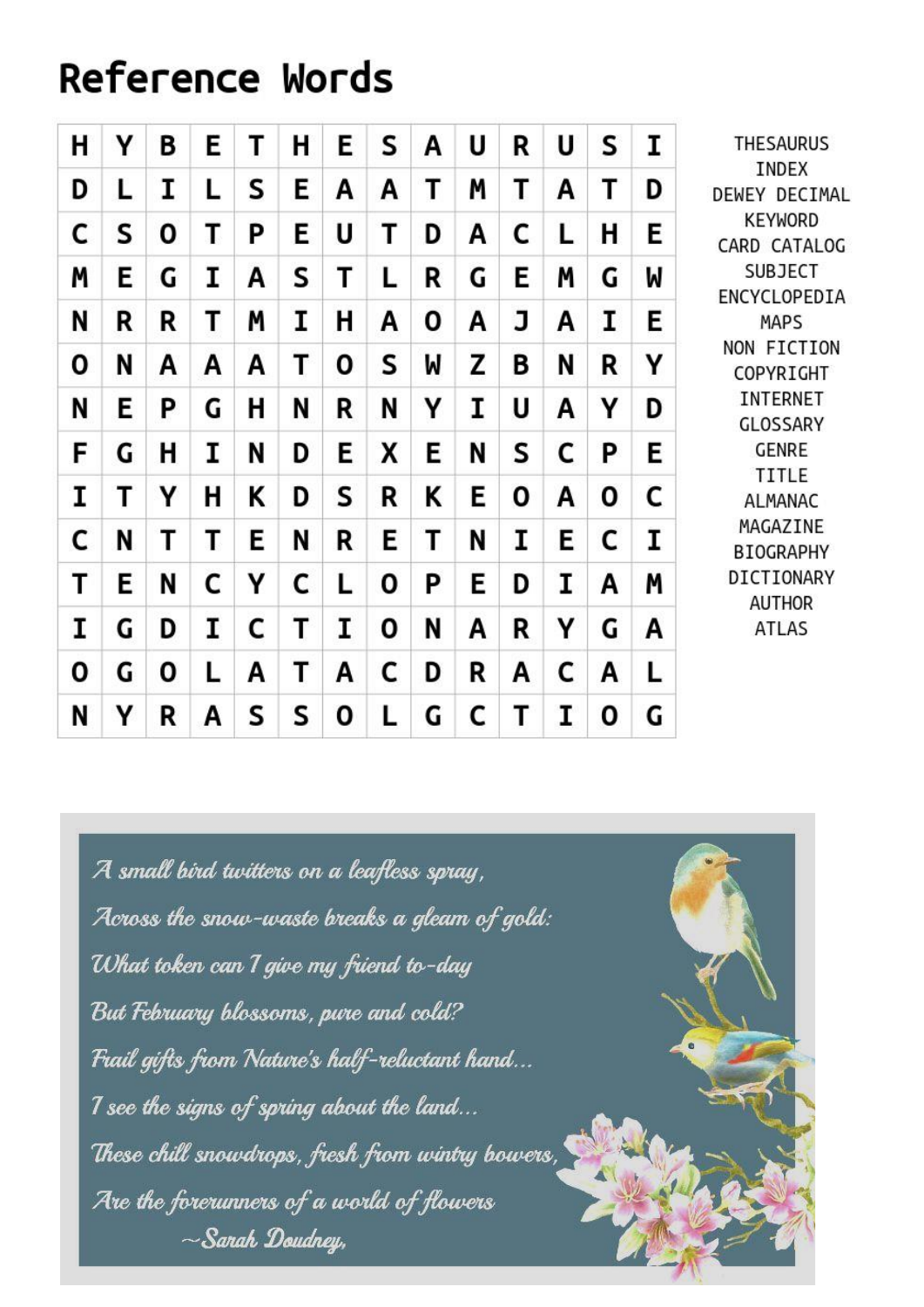#### **Alan Ashworth - Chaplain**

## **"But God has promised ……!"**

*"God is our refuge and strength, an ever-present help in trouble." Psalm 46:1* Covid-19 has made the last two years very difficult for many people. Most of us are used to events being fairly predictable and running quite smoothly. Perhaps we shouldn't necessarily expect that. Jesus said to his disciples, "In this world you will have trouble. But take heart! I have overcome the world." There is a poem which I love which says, "God has not promised skies always blue, flower-strewn pathways all our lives through; God has not promised sun without rain, joy without sorrow, peace without pain." The poem goes on, "But God has promised ....." and this is where Psalm 46 gives us the answer. The psalmist lists the situations his people are facing: "though the earth gives way and the mountains fall into the heart of the sea; though its waters roar and foam and the mountains quake with their surging; though the nations are in uproar and kingdoms fall ……" Those words apply very well to our world in the 21<sup>st</sup> century with its natural disasters, pandemic, climate change and political upheavals. The psalmist's answer is plain: "God is our refuge and strength, an ever-present help in trouble; God is with us, God will help us; the Lord Almighty is with us, the God of Jacob is our refuge." Going back to our poem it continues: "But God has promised strength for the day, rest for the labour, light for the way, grace for the trials, help from above, unfailing sympathy, undying love." I'm sure that the person who wrote the poem had a psalm like Psalm 46 in mind. The psalmist finishes by quoting God's words: "Be still, and know that I am God," where "Be still" literally means something like "Let go" or "Trust in me!"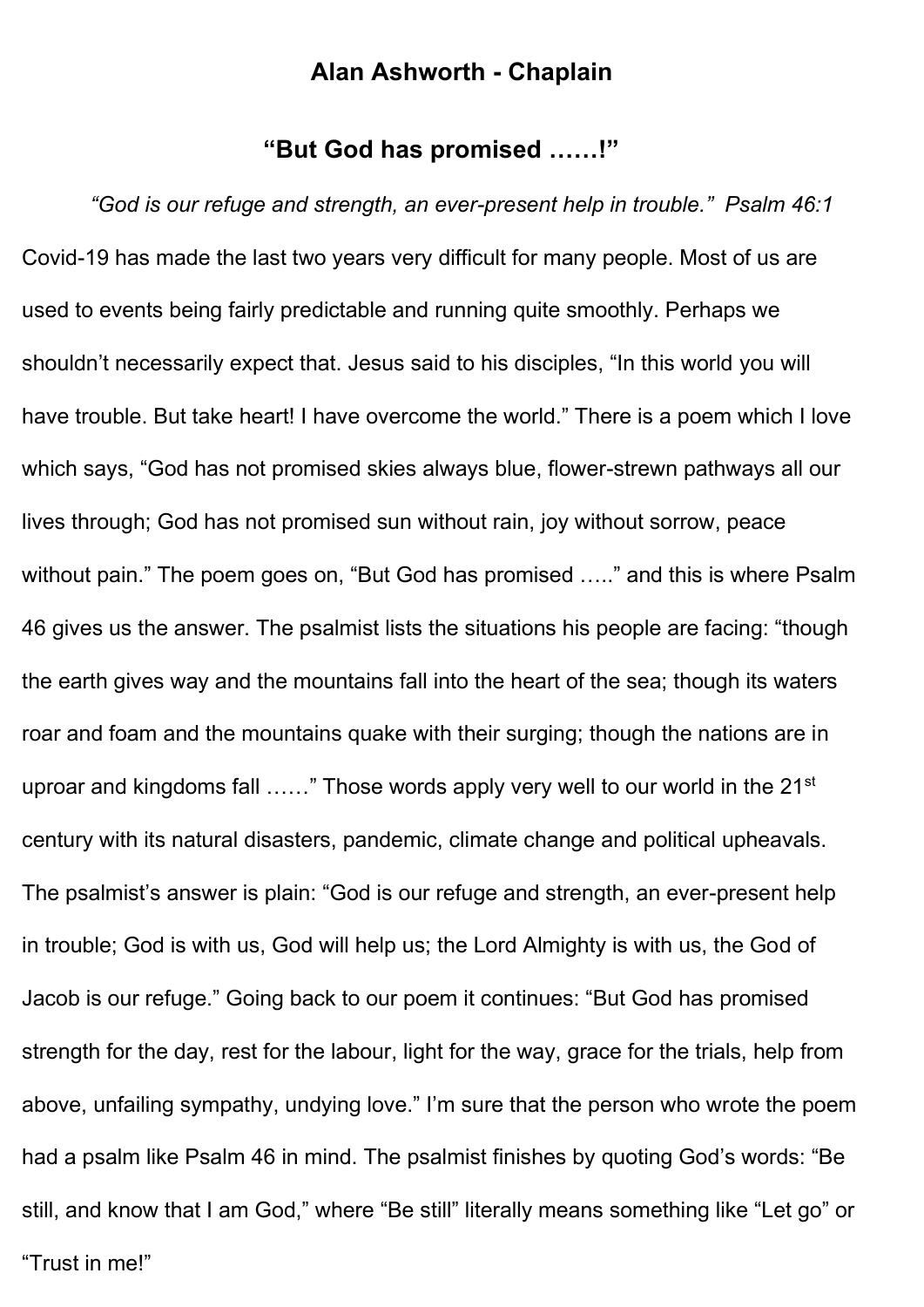#### **News at Bridgemead**

**We have now been able to re-open Day Club. It's lovely to welcome members back and catch up with their news and enjoy sharing activities together. If you, or anyone you know would be interested in attending Bridgemead Day Club we currently have spaces and at present we open only on a Wednesday. As and when numbers increase extra days will be added. We offer a whole range of activities and delicious freshly cooked lunches.**

**For more information please contact: Hilary Humpage - 01225 484904 - email: activities@bridgecare.org.uk**

**The residents are enjoying our 'Themed Days'. Our next theme is 'Cornwall' where a variety of cornish food, activities and music will be on the menu!! We are also in the process of painting a display titled 'Under The Sea' and hopefully we should be able to share our works in the next Bridgemedia.**



 **Sadly we say goodbye to:**

 **Sue T Leslie S Our Love and thoughts go out to both their family and friends** 



**Happy Birthday to: Residents: Jane T Audrey A Ann W Elizabeth M**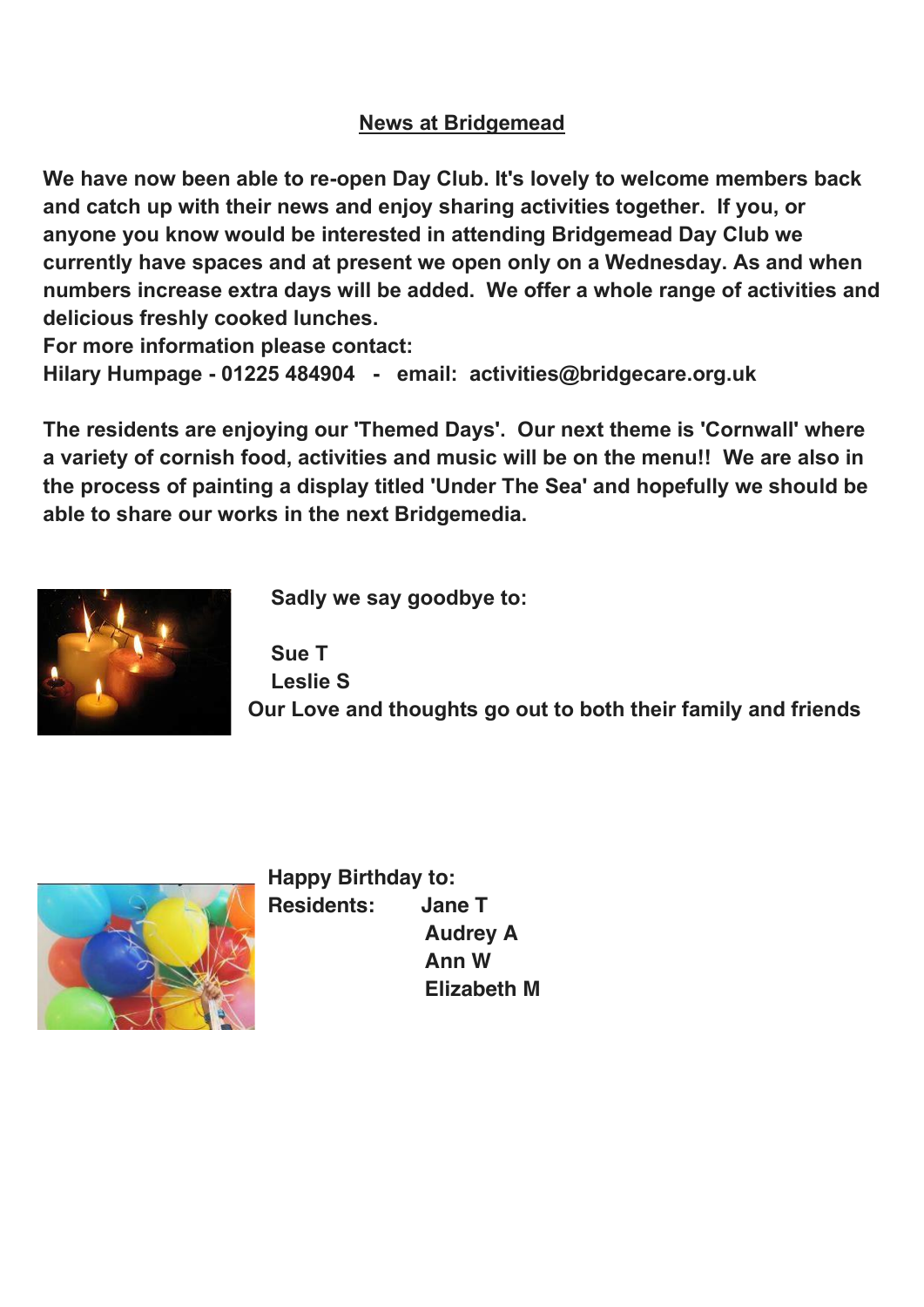

**Hello, my name is Ryan Iyavoo, and I'm the new manager of Bridgemead. I've spent the last 15 years working in the health care sector. One of my main ambitions is to promote person-centred care and be an advocate for vulnerable individuals. My parents were born in Mauritius which is a small country near Madagascar, South East of Africa. They came to England in 1986 and started their journey in Central London. My father was an accountant and my mother a receptionist. I was then born in Stratford London and then moved to Surrey.**

**I started my journey in health care with my family in Lyme Regis. We supported 18 elderly individuals with an array of different health needs. I then moved to Bath in 2013 and was lucky to work for the Royal National Institute for the Deaf where I managed a small team who supported individuals with dual sensory loss. It is there where I learnt sign language and a variation of communicational skills. In my last role I worked for Wiltshire Council where I managed three teams (Respite service, Day Service and Shared Lives).** 

#### **My story into faith:**

**I have been a Christian for the last 21 years and have been a part of Holy Trinity Church in Combe Down for the last 9 years. I was brought up to belief in Hinduism and both of my parents were also brought up in a Hindu family but were non practising. When I was 10 my family were invited to attend a French speaking service and at the age of 13 my dad, mum and myself were baptised at Streatham Baptist church. This period of my life was very difficult as many relatives couldn't understand our decision. I have been very much involved in children ministry in all churches that I have atte6nded and enjoy watching the next generation come to faith.**

#### **New Adventure**

**I am excited with my new adventure with Bridgemead and can't wait to meet all of our families, visitors and volunteers. The team at Bridgemead have been so welcoming and I can't wait to support all the people that make Bridgemead special. The last two years have been the biggest struggle for all. Yet even with all these hurdles Bridgemead and all the people that make Bridgemead, came together and supported one another.** 

**It says in Ephesians 4:16 from whom the whole body, joined and held together by every joint with which it is equipped, when each part is working properly, makes the body grow so that it builds itself up in love.**

**Kind Regards - Ryan Iyavoo**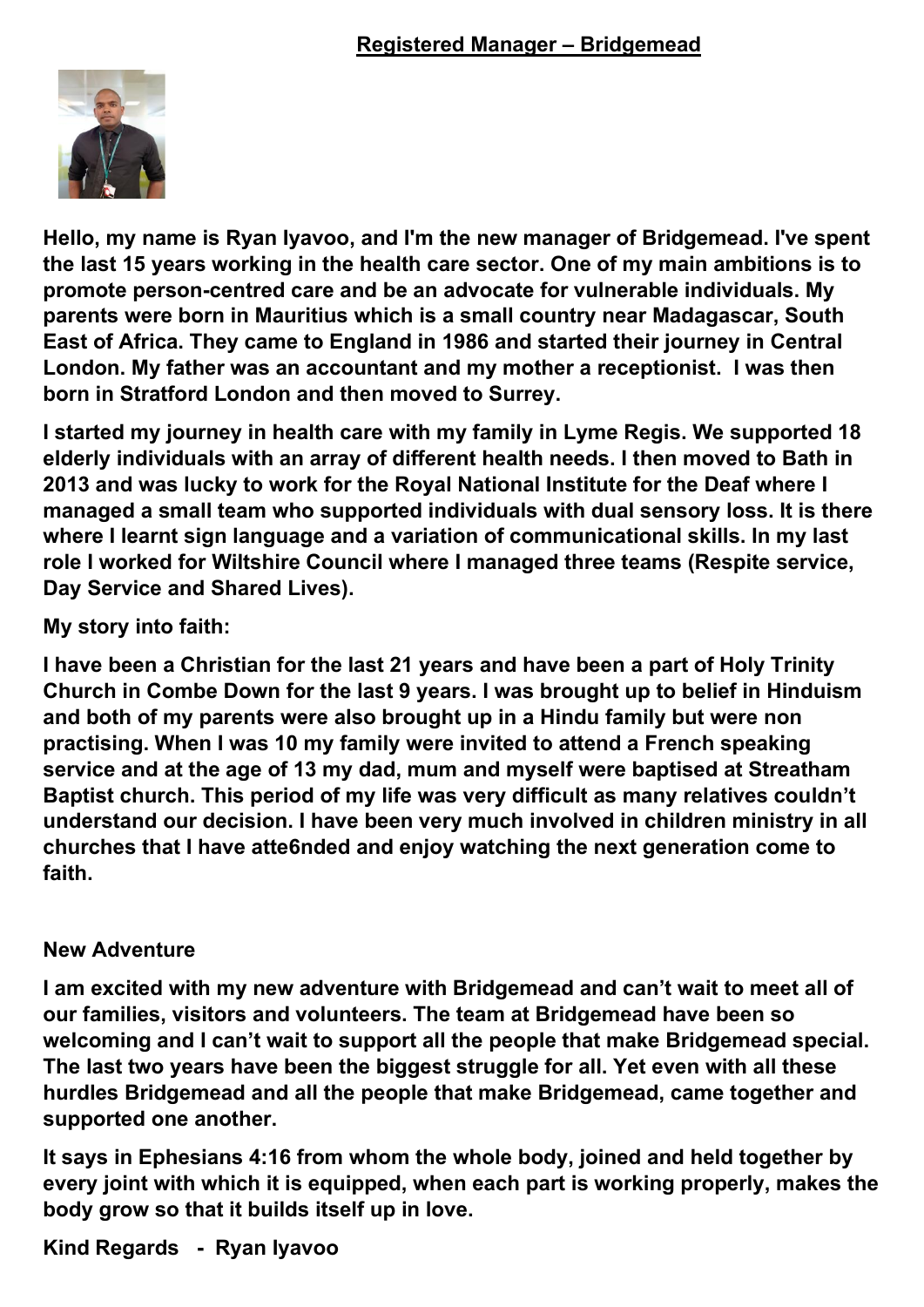#### **FRIENDS OF BRIDGEMEAD**

**Hello Bridgemedians,**

**We are still being hampered by Covid which means that we haven't been able to meet up yet this year.**

**Happily, committee member Chris Sivyour organised a Christmas Raffle for Bridgemead which made a magnificent profit of £180. Tickets were sold both at Bridgemead and outside to friends. We are extremely grateful to Brian, Chris' son who very generously contributed £50 towards the prizes - Well done and thank you Chris!**

**We continue to collect 5p pieces which add up surprisingly quickly, but we do miss arranging fund raising events - it's our raison d'etre - which sadly we haven't been able to do for two years now. However you can rest assured that as soon as the current situation improves we shall be up and running again!**

**Our continued thanks go to Pam and the team for keeping everyone at Bridgemead safe and well.**

**You all keep snug and warm now!**

**Una**

### **Covid Update**

**Thankfully we have had no further positive results therefore we have reverted back to 1 essential care giver and 3 nominated visitors. LFD tests are still required prior to visit and length of stay can be extended. Visits out of the home can resume but LFD tests are required daily for 14 days on return.**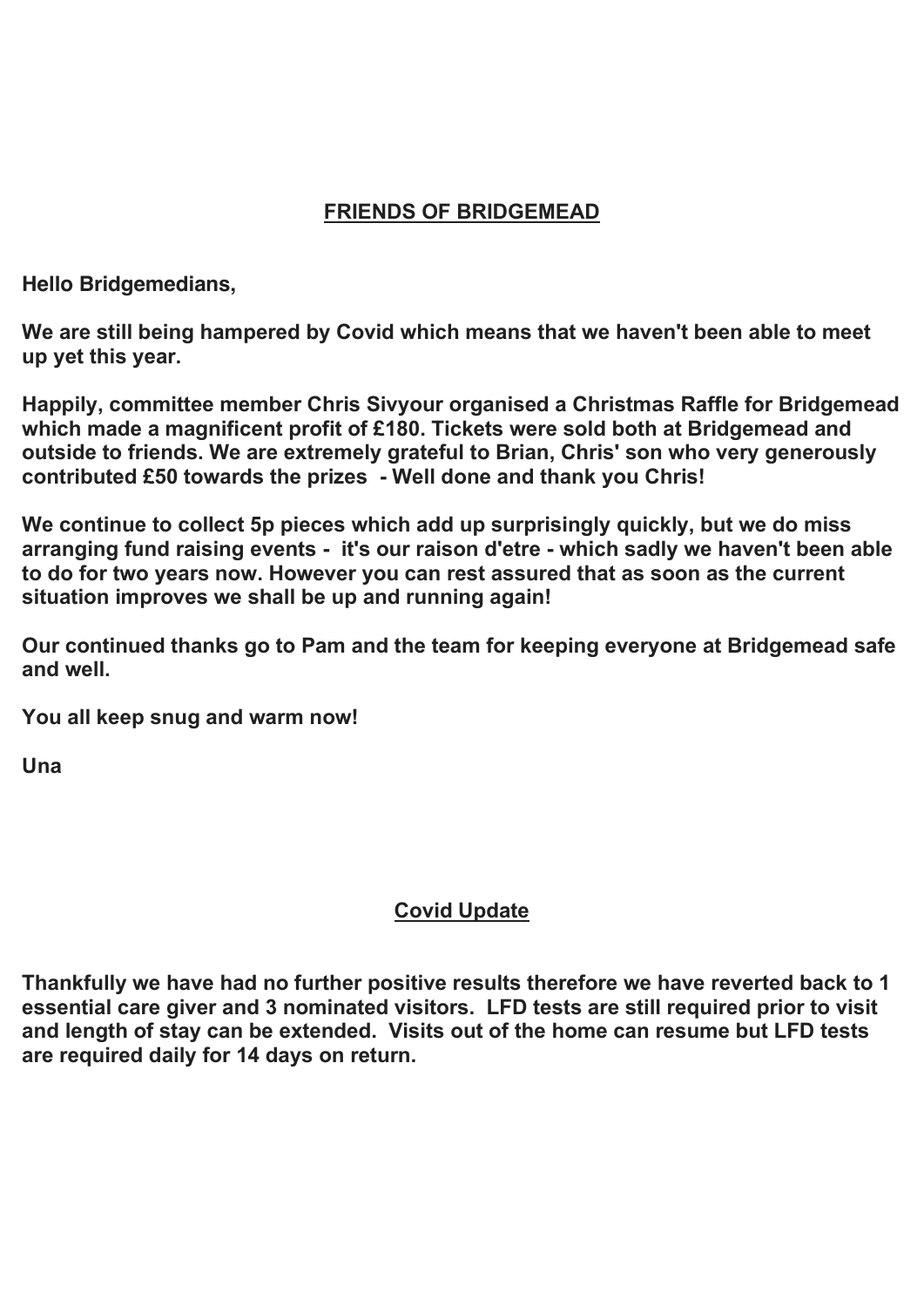### **Local Giving**

**Bridgemead has a Local Giving Page set up. If anyone would be interested in giving, the link to it is:** www.bridgecare.org.uk/donate

**Please note that Bridgemedia can now be found on our website. Go to** www.bridgecare.org.uk**, Bridgemedia can be found on the News page. We also now have a page for Staff Vacancies on the website https://www.bridgecare.org.uk/about/staff/vacancies/**

**If you would prefer to receive your copy of Bridgemedia by e-mail, can you please let us know on** admin@bridgecare.org.uk

**All contributions to this newsletter are welcome from residents, relatives, staff and volunteers. If you have something you think would be of interest, anecdotes, personal recollections, news events, short poems or anything relevant would be welcome.**

> *Copyright © Bridgecare 2019, All rights reserved.* **Our mailing address is:** 81 St John's Rd, Bath BA2 6PZ Telephone number 01225 484 904